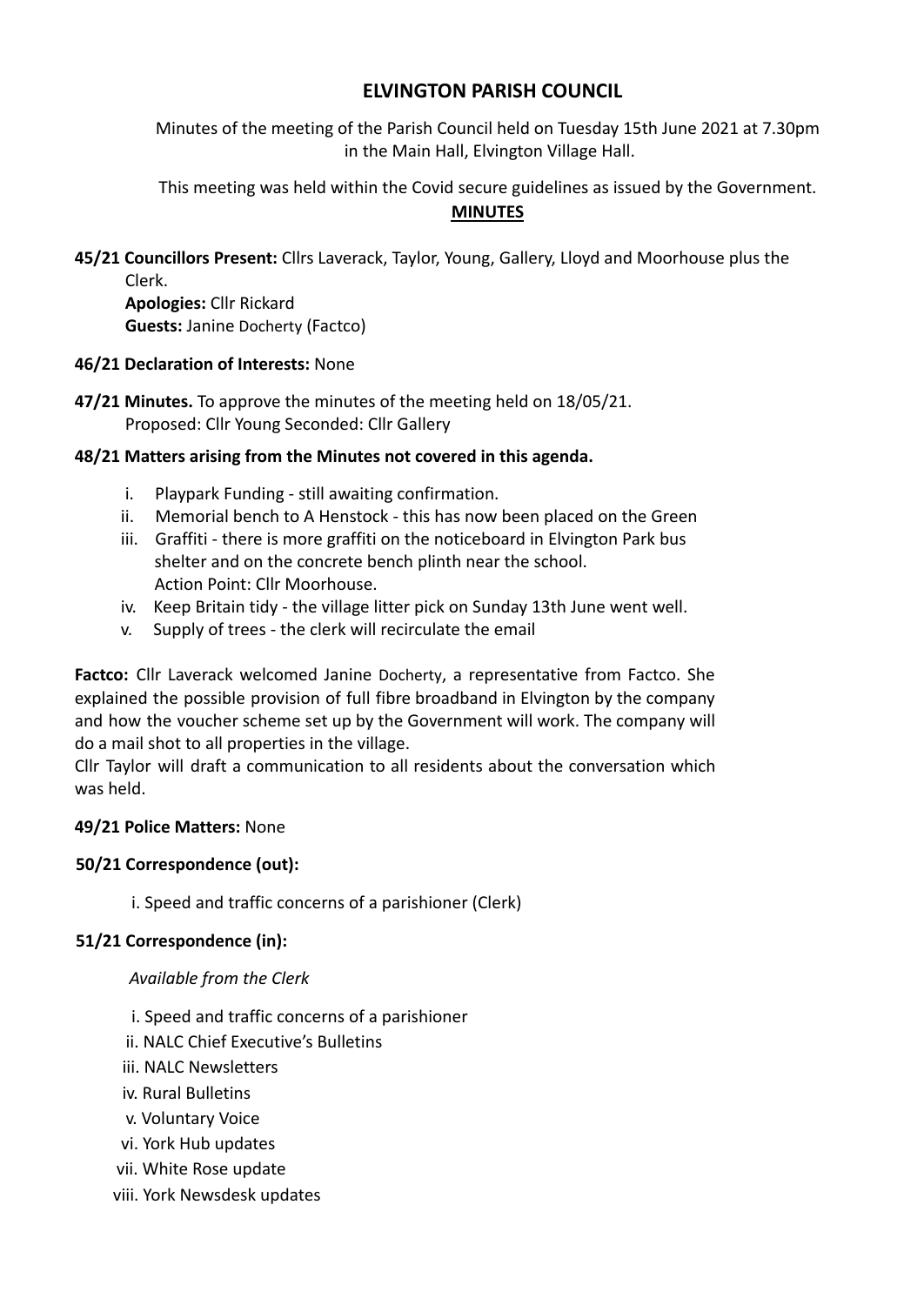## **52/21 Financial.**

Receipts to note: None

Payments to approve: Agreed

- i. YCLA Finance & Accounts for Local Councils £22.50
- ii. Elvington Village Hall Room Hire £8.50
- iii. Cllr Young Licence for Village Fete £15.00

Other Matters:

i. Operating Statement agreed. Cllr Moorhouse has checked the Bank Statement.

## **53/21 Planning Applications:**

New Applications:

21/01190/FUL - 3 Hopewell Place, Main Street, Elvington, YO41 4AJ - Part two storey, part single storey rear extension - Mr D Ware. Councillors to send comments to the Clerk for submission.

#### Approvals: None

Refusals:

Land to the North West of Elvington Primary School, York Road, Elvington, York – change of use of agricultural buildings to 3no. dwellings under Class Q Part 3 Schedule 2 of Article 3 of of the Town and Country Planning (General Permitted Development) Order 2015

Applications withdrawn:

21/00373/ADV - Yorkshire Air Museum Airfield Industrial Estate, Halifax Way, Elvington, York, YO41 4AU - Display of 1no. fascia entrance sign

Other Matters:

i. Home Lea – Appeal has now been finalised. The access road was refused but the installation of the septic tank was approved by the inspector. We'll approach CYC for their comments.

ii. CYC Local Plan Modifications and Evidence Base Consultation (2021) -it was proposed that a sub-committee be set up. Proposed: Cllr Laverack Seconded: Cllr Lloyd.

Cllrs Laverack, Moorhouse and Gallery to meet 23rd June in the first instance.

Cllr Taylor will draft a communication for the website and Facebook.

iii. ST 15 points of clarification -to be looked at in more detail as part of the above.

**54/21 Risk Register** - Cllr Lloyd will review and bring to the next meeting.

#### **55/21 Highways, Paths and Verges**

i. Request for double yellow lines - it was noted that the parked cars in question actually tended to slow traffic down. The situation will be monitored. The Clerk will respond to the parishioner.

ii. Beckside crossing and Wheldrake Lane - there has been no further response. This will be kept on the agenda.